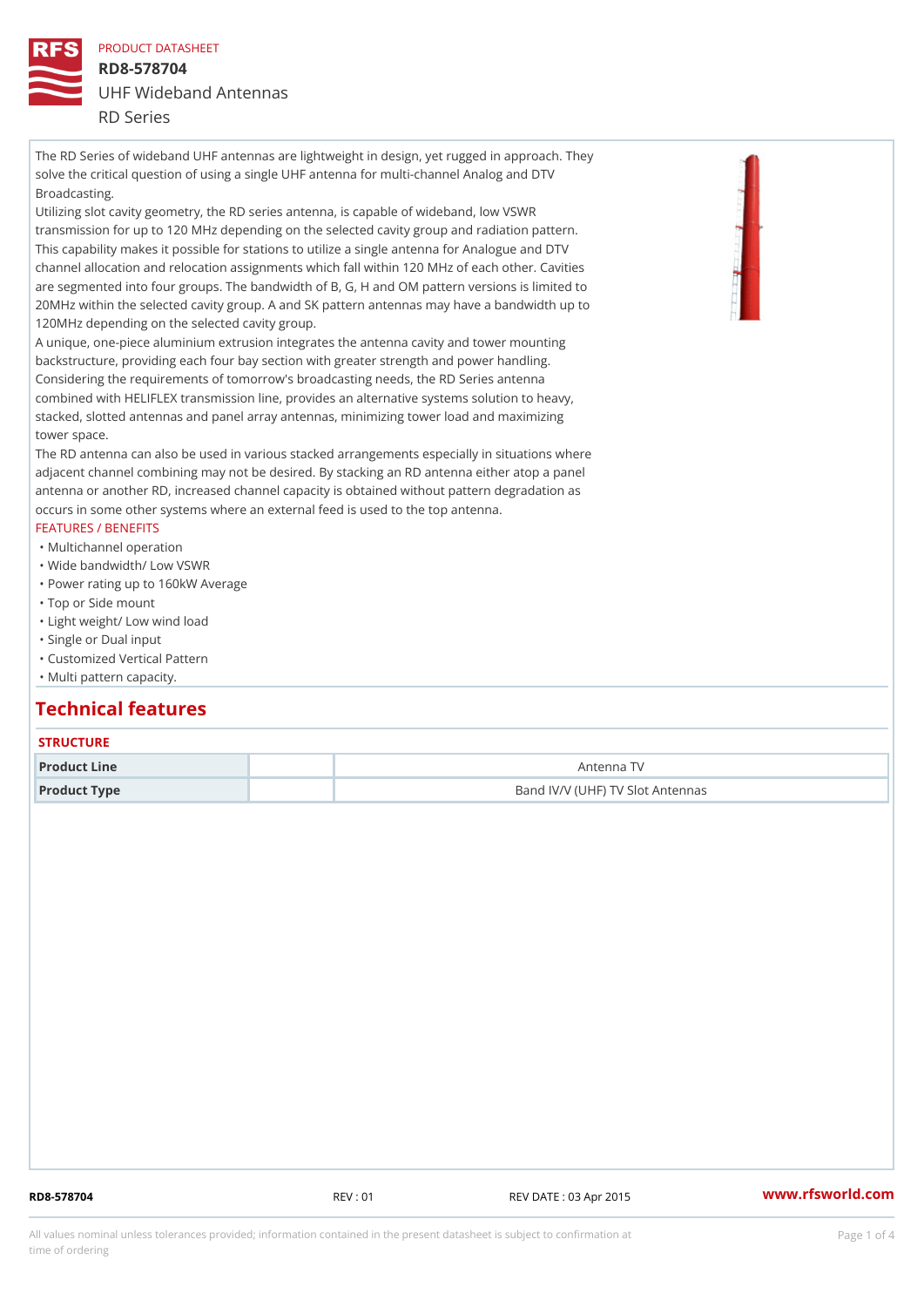PRODUCT DATASHEET RD8-578704 UHF Wideband Antennas RD Series

| ELECTRICAL SPECIFICATIONS                                                                               |               |                                                                                                                                                                                                                         |                        |  |
|---------------------------------------------------------------------------------------------------------|---------------|-------------------------------------------------------------------------------------------------------------------------------------------------------------------------------------------------------------------------|------------------------|--|
| Frequency Range                                                                                         | MHz           | 578 - 704                                                                                                                                                                                                               |                        |  |
| Polarization                                                                                            |               | Horizontal                                                                                                                                                                                                              |                        |  |
| Nominal Gain (Mid-band)                                                                                 | dBd           | A 12.2<br>B 13.9<br>G/H 14.7<br>OM 12.2<br>SK 13.3                                                                                                                                                                      |                        |  |
| Max. Bandwidth                                                                                          | MHz           | 120                                                                                                                                                                                                                     |                        |  |
| Bandwith Comment                                                                                        |               | Antenna Bandwidth.<br>For B, G, H and OM pattern antennas the Bandwidth is restricted to<br>cavity group. For A and SK pattern antennas the Bandwidth may b<br>on the selected cavity group. For further details contal |                        |  |
| Azimuth Radiation Pattern                                                                               |               | A, B, G, H, OM, SK, Other Patterns on request.                                                                                                                                                                          |                        |  |
| Power Rating                                                                                            | k W           | 4 Ave<br>8 Ave<br>$20$ Ave                                                                                                                                                                                              |                        |  |
| Input/Power Rating Comment                                                                              |               | Power ratings are for single input models. Dual input cavity versid<br>ratings. Contact RFS for details. Connector types and impedand<br>customer requirements, contact RFS for details.                                |                        |  |
| Impedance (unbalanced)                                                                                  | $\odot$       | 50                                                                                                                                                                                                                      |                        |  |
| MECHANICAL SPECIFICATIONS                                                                               |               |                                                                                                                                                                                                                         |                        |  |
| Number of Levels                                                                                        |               | $\overline{2}$                                                                                                                                                                                                          |                        |  |
| Number of Channels                                                                                      |               | Multichannel                                                                                                                                                                                                            |                        |  |
| Number of Elements / Bays                                                                               |               | 8                                                                                                                                                                                                                       |                        |  |
| Input Connector                                                                                         |               | $1 - 5/8$ $EIA$<br>$3 - 1/8$ $EIA$<br>$4 - 1/2$ $\top$ IEC                                                                                                                                                              |                        |  |
| Dimensions (Height or Length) (in)                                                                      |               | Top mount 396 (156.0)                                                                                                                                                                                                   | Side mount 384 (151.2) |  |
| Effective Area Front (full $m^2$ (ft <sup>2</sup> )<br>antenna) No Ice                                  |               | Top mount 2.11 (22.7)<br>Side mount 1.56 (17.2)                                                                                                                                                                         |                        |  |
| Effective Area Front (full<br>antenna) with $12.5$ mm $(0.5$ " $\pi$ <sup>2</sup> $(ft2)$<br>Radial Ice |               | Top mount 2.11 (22.7)<br>Side mount 1.56 (17.2)                                                                                                                                                                         |                        |  |
| Weight                                                                                                  | $kg$ ( $lb$ ) | Top mount 372.7 (820)<br>Side mount 217.7 (479)                                                                                                                                                                         |                        |  |

RD8-578704 REV : 01 REV DATE : 03 Apr 2015 [www.](https://www.rfsworld.com)rfsworld.com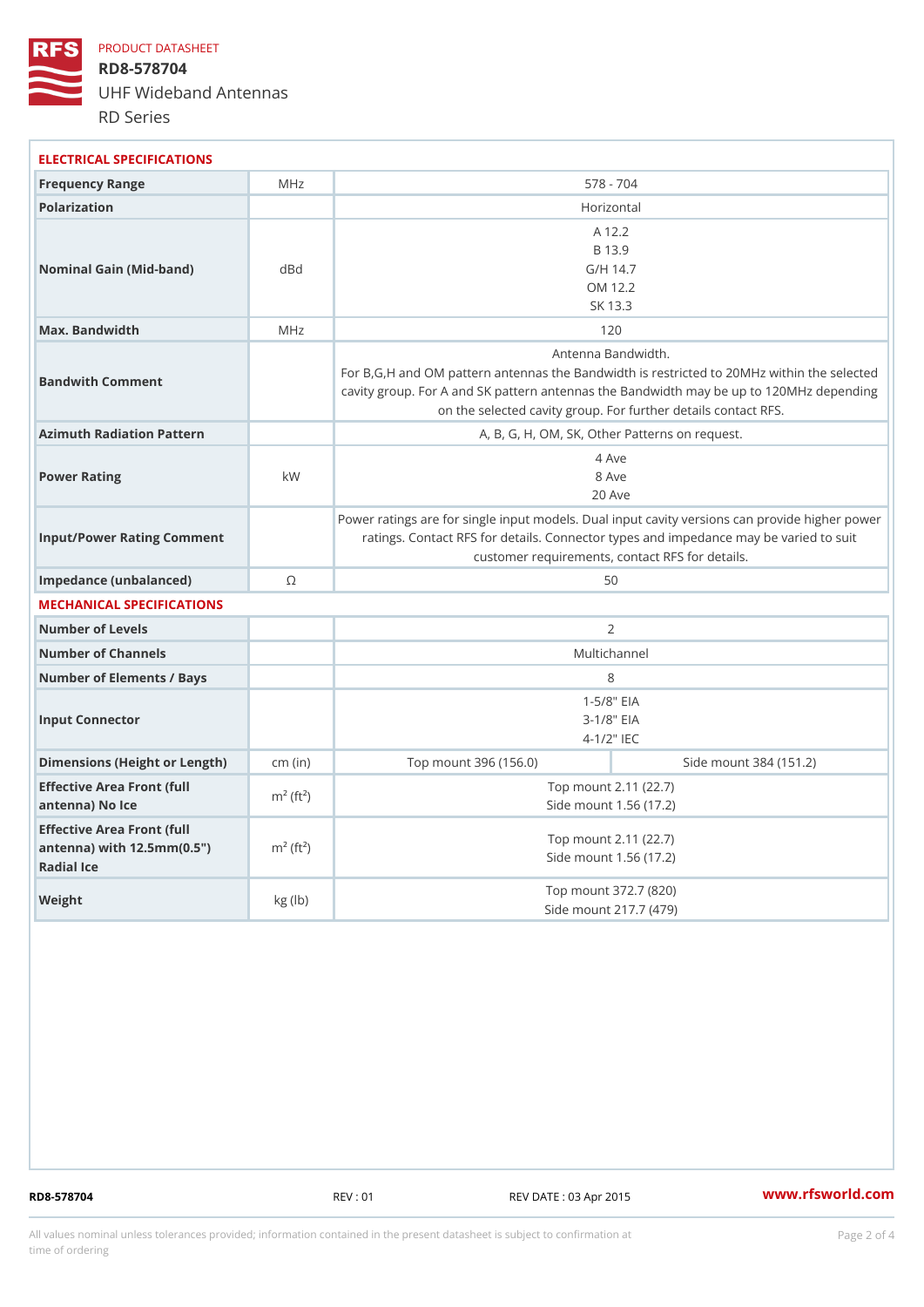## PRODUCT DATASHEET

RD8-578704 UHF Wideband Antennas RD Series

Pattern A Horizontal Gain 1.7 (2.3 dB)

| Elevation Pattern 8 Bay Vertical Directivity 9.77 (9.90 dBd) Beam Tilt |  |           |  |  |  |  |
|------------------------------------------------------------------------|--|-----------|--|--|--|--|
|                                                                        |  | (deg) 0.5 |  |  |  |  |

| RD8-578704              | REV:01 | REV DATE: 03 Apr 2015                               | www.rfsworld.co |  |
|-------------------------|--------|-----------------------------------------------------|-----------------|--|
|                         |        | Quoted weights and dimensions are for Pattern A I   |                 |  |
|                         |        | Note 3 Mechanical data                              |                 |  |
|                         |        | customer requirements, contact RFS for details.     |                 |  |
|                         |        | details. Connector types and impedance may be va    |                 |  |
|                         |        | versions can provide higher power ratings. Contac   |                 |  |
|                         |        | Power ratings are for single input models. Dual in  |                 |  |
|                         |        | Note 2 Power ratings                                |                 |  |
|                         |        | patterns contact RFS. Pattern A is shown below.     |                 |  |
|                         |        | Pattern SK skull shaped. For information relating   |                 |  |
|                         |        | G/H - Peanut/Skewed Peanut Pattern OM - Offset C    |                 |  |
|                         |        | Pattern A - Broad cardiod Pattern B - Medium dard   |                 |  |
|                         |        | The RD series is available in several radiation pat |                 |  |
| RDSeries_patterns.pdf   |        | Note 1 Azimuth Radiation Patterns.                  |                 |  |
| External Document Links |        | <b>Notes</b>                                        |                 |  |

All values nominal unless tolerances provided; information contained in the present datasheet is subject to Pcapgeling that i time of ordering